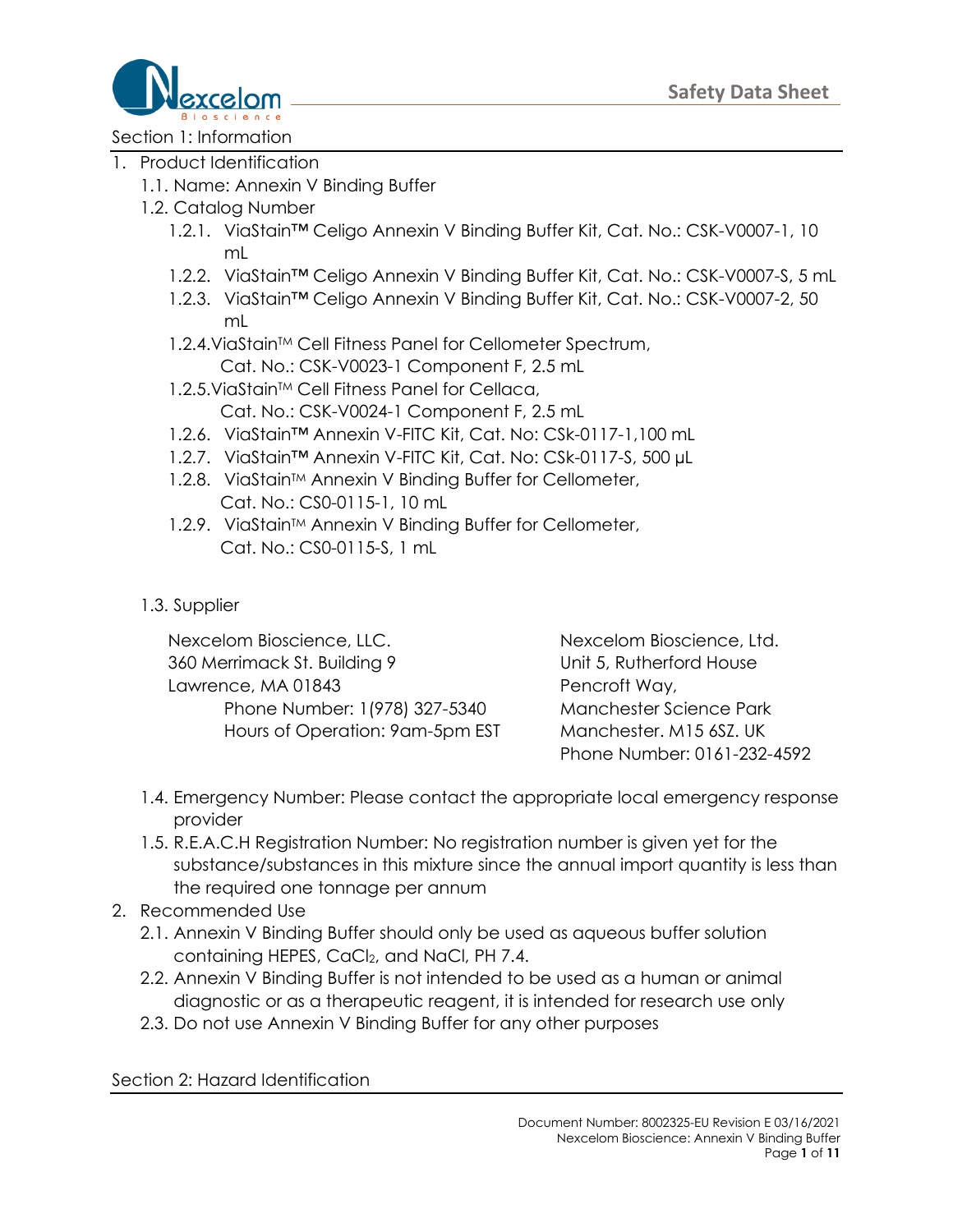

- 1. Hazard Classification
	- 1.1. No hazard classification to report
	- 1.2. No R-phrases to report
- 2. Label Elements
	- 2.1. Signal Words: None
	- 2.2. Hazard Statements: None
	- 2.3. Precautionary Statements: None
	- 2.4. Supplemental Hazard Statements: None
	- 2.5. Pictograms:
		- 2.5.1. None
	- 2.6. Other Hazards Which Do Not Result in Classification
		- 2.6.1. None of the components are considered to be persistent, bioaccumulative and toxic (PBT), or very persistent and very bioaccumulative (vPvB) at levels of 0.1 % or higher

### Section 3: Composition and Information on Ingredients

- 1. Substance: HEPES
	- 1.1. Hazardous Component: No information available
	- 1.2. Synonyms
		- 1.2.1. No information available
	- 1.3. Hazardous component molecular formula:  $C_8H_{18}N_2O_4S$
	- 1.4. Hazardous component molecular weight: 238.3012 g/mol
- 2. Substance: Calcium Chloride
	- 2.1. Hazardous Component: No information available
	- 2.2. Synonyms
	- 2.3. No information available
	- 2.4. Hazardous component molecular formula: CaCl<sub>2</sub>
	- 2.5. Hazardous component molecular weight: 110.98g/mol
- 3. Substance: Sodium Chloride
	- 3.1. Hazardous Component: No information available
	- 3.2. Synonyms
	- 3.3. No information available
	- 3.4. Hazardous component molecular formula: NaCl
	- 3.5. Hazardous component molecular weight: 58.44 g/mol

| Common<br><b>Name</b> | Classification | CAS<br>Number/IUPAC<br>Name | EC-Number | M-<br>Factor | Percentage  |
|-----------------------|----------------|-----------------------------|-----------|--------------|-------------|
| <b>HEPES</b>          |                | 7365-45-9                   |           |              | Proprietary |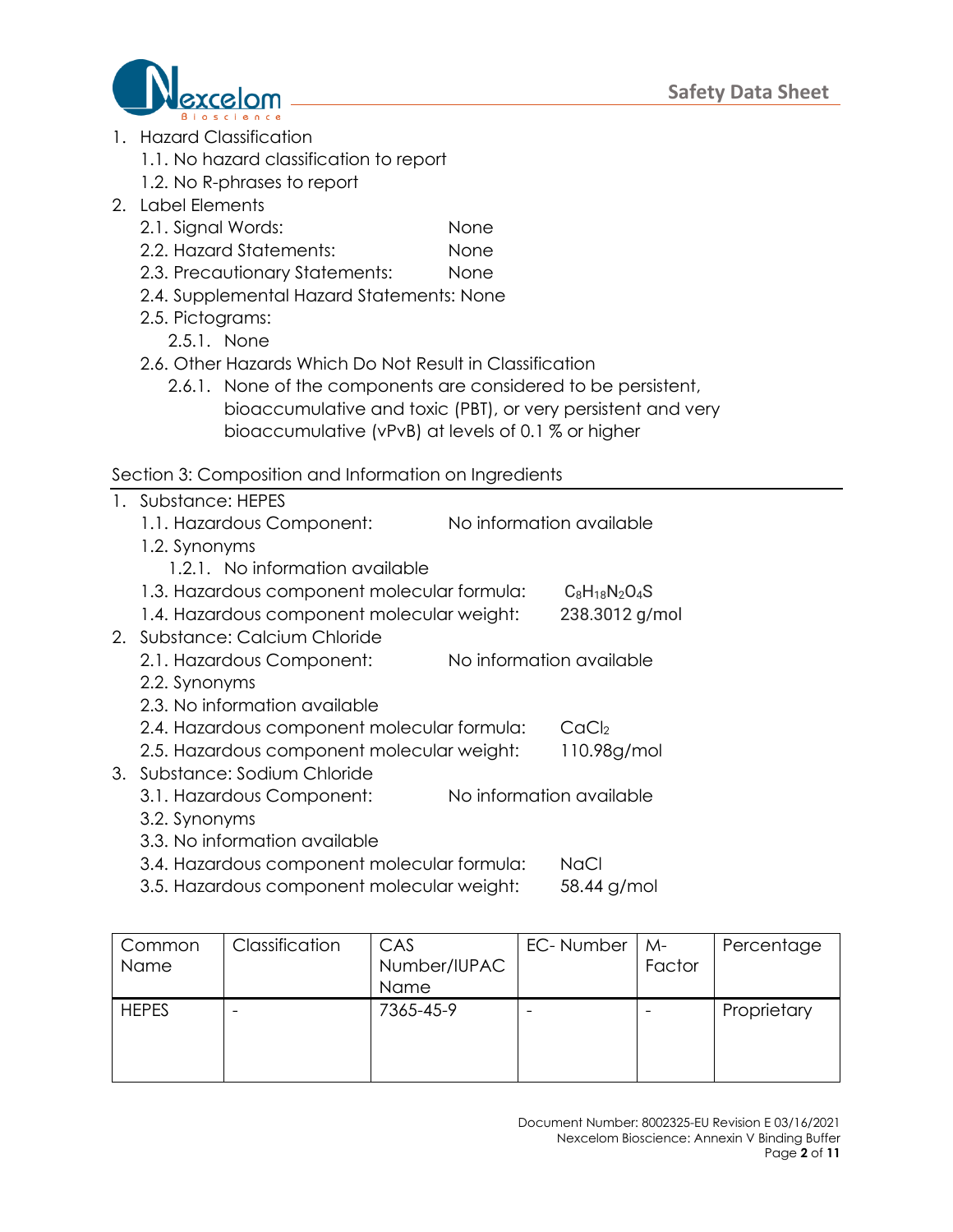

|          | <b>DIUSCI 6 II L 6</b> |            |  |             |
|----------|------------------------|------------|--|-------------|
| Calcium  | -                      | 10043-52-4 |  | Proprietary |
| Chloride |                        |            |  |             |
| Sodium   |                        | 7647-14-5  |  | Proprietary |
| Chloride |                        |            |  |             |

Section 4: First-aid Measures

- 1. Most Important Symptoms and Effects 1.1. No information available
	- 1.2. See Section 11
- 2. Indication of Immediate Medical Attention or Necessary Special Treatment 2.1. No information available
- 3. Indication of Immediate Medical Attention or Necessary Special Treatment 3.1. No information available
- 4. Medical Professionals
	- 4.1. If medical advice or attention is required, present them with this safety data sheet first
	-

4.2. Notes to Physician: Treat symptomatically

- 5. Inhalation
	- 5.1. No irritating effect known
- 6. Skin Contact
	- 6.1. No irritating effect known
- 7. Eye Contamination
	- 7.1. No irritating effect known
- 8. Ingestion
	- 8.1. Do not induce vomiting
	- 8.2. Drink plenty of water
	- 8.3. Never give an unconscious person anything by mouth
	- 8.4. Seek medical advice or attention if irritation persists

### Section 5: Fire-fighting Measures

- 1. Suitable Extinguishing Media
	- 1.1. Water
	- 1.2. Carbon dioxide
	- 1.3. Dry chemical powder
	- 1.4. Alcohol resistant foam
- 2. Not Suitable Extinguishing Media
	- 2.1. No information available
- 3. Specific Hazards Arising from the Chemical
	- 3.1. No information available
- 4. Special Protective Actions for Fire-fighters
	- 4.1. Wear a self-contained breathing apparatus and protective clothing to prevent contact with skin and eyes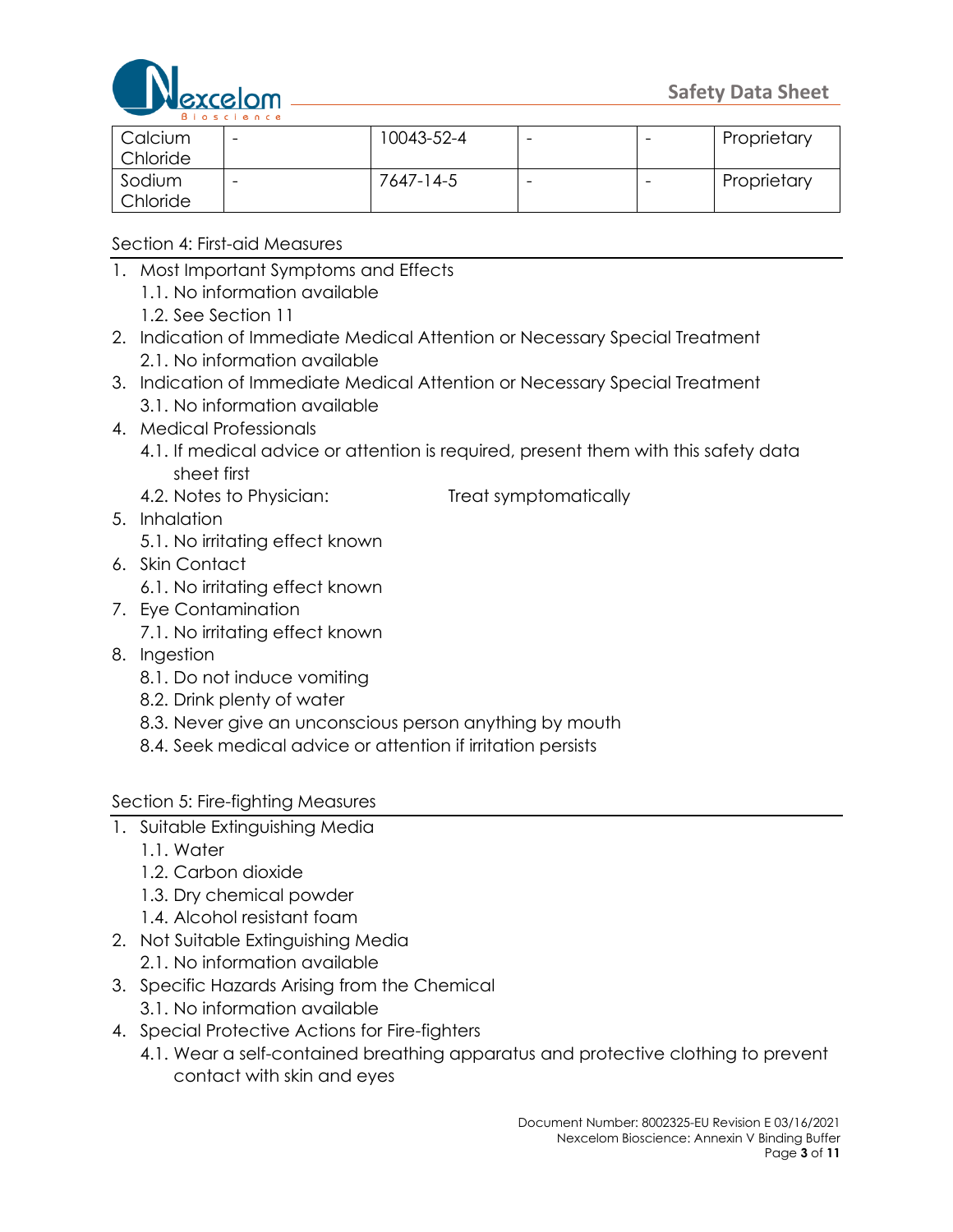

5. Further Information 5.1. None to report

### Section 6: Accidental Release Measures

- 1. Personal Precautions
	- 1.1. Use proper personal protective equipment to clean up spills promptly
- 2. Protective Equipment
	- 2.1. Use standard personal protective equipment
- 3. Emergency Procedures
	- 3.1. See Section 5
- 4. Accidental Spills or Release of the Product
	- 4.1. Wear proper protective equipment while cleaning up spills
	- 4.2. Remove ignition sources and provide adequate ventilation
	- 4.3. Contact emergency personnel if required
- 5. Emergency Responders
	- 5.1. Personal Protective Equipment
		- 5.1.1. See Section 5
- 6. Environmental Precautions
	- 6.1. Prevent further leakage or spillage if safe to do so
	- 6.2. Do not let product enter drains
- 7. Methods and Materials for Containment and Cleaning
	- 7.1. Drains
		- 7.1.1. Do not let product enter drains
	- 7.2. Capping procedures
		- 7.2.1. No information available
	- 7.3. Neutralization techniques
		- 7.3.1. No information available
	- 7.4. Decontamination techniques
		- 7.4.1. No information available
	- 7.5. Absorbent Materials
		- 7.5.1. Use inert absorbent materials (e.g. sand, vermiculite)
	- 7.6. Cleaning Techniques
		- 7.6.1. Use inert absorbent materials (e.g. sand, vermiculite)
		- 7.6.2. For disposal see Section 13
	- 7.7. Vacuuming Techniques
		- 7.7.1. No information available
	- 7.8. Special Equipment
		- 7.8.1. No information available

### Section 7: Handling and Storage

1. Safe Handling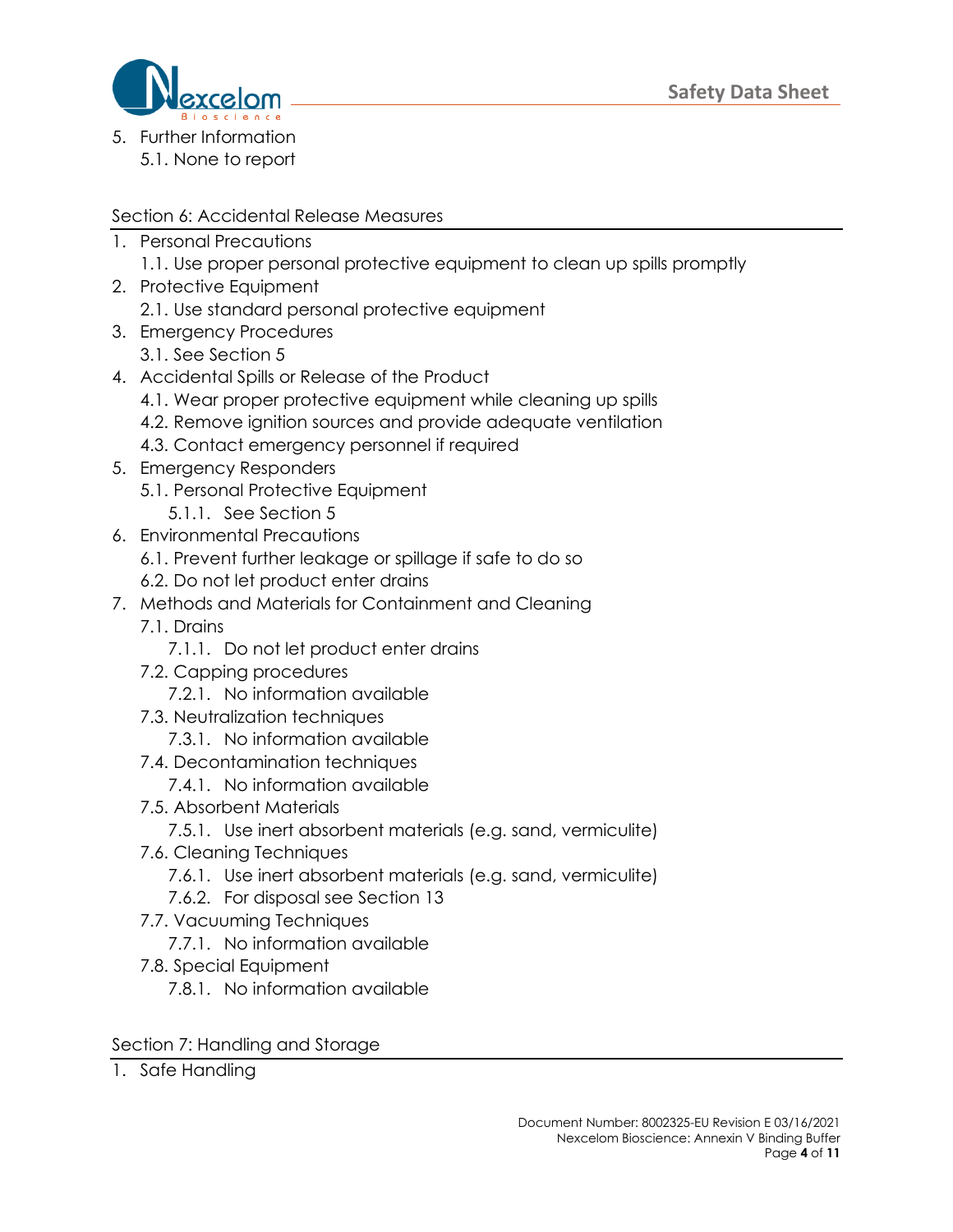

- 1.1. No information available
- 2. Incompatible Substances 2.1. No information available
- 3. Operations and Conditions to Avoid 3.1. No information available
- 4. General Good Hygiene Practices
	- 4.1. No eating, drinking or smoking in work areas
	- 4.2. Wash hands after breaks and at the end of the work day
	- 4.3. Remove contaminated clothing and protective equipment before entering eating areas
- 5. Conditions for Safe Storage
	- 5.1. Store container tightly closed and in a dry, cool, and well-ventilated place
	- 5.2. Conditions to avoid
		- 5.2.1. No information available
	- 5.3. Environmental Effects to avoid
		- 5.3.1. No information available
- 6. How to maintain product integrity 6.1. No information available
- 7. Engineering Advice
	- 7.1. No information available

#### Section 8: Exposure Controls and Personal Protection

|  |  | 1. National Exposure Limits |  |
|--|--|-----------------------------|--|
|--|--|-----------------------------|--|

| Country         | TWA (8-hour weighted<br>average) |                          | Short-Term<br>Limits/Excursion Limits<br>(STEL) |                              | Biological<br>Limit Value |
|-----------------|----------------------------------|--------------------------|-------------------------------------------------|------------------------------|---------------------------|
|                 | ppm                              | mg/m <sup>3</sup>        | ppm                                             | mg/m <sup>3</sup>            |                           |
| Austria         |                                  |                          |                                                 |                              |                           |
| Belgium         |                                  |                          |                                                 |                              |                           |
| <b>Bulgaria</b> |                                  |                          |                                                 |                              |                           |
| Croatia         |                                  |                          |                                                 |                              |                           |
| Cyprus          |                                  | $\overline{\phantom{0}}$ |                                                 |                              |                           |
| Czech Republic  | $\overline{\phantom{a}}$         | -                        |                                                 |                              |                           |
| Denmark         |                                  | $\overline{\phantom{0}}$ |                                                 |                              |                           |
| Estonia         |                                  | $\overline{\phantom{0}}$ |                                                 | $\qquad \qquad \blacksquare$ |                           |
| Finland         |                                  | ۰                        |                                                 |                              |                           |
| France          |                                  |                          |                                                 |                              |                           |
| Germany         |                                  |                          |                                                 |                              |                           |
| Greece          |                                  |                          |                                                 |                              |                           |
| Hungary         |                                  |                          |                                                 |                              |                           |
| Ireland         |                                  | $\overline{\phantom{0}}$ |                                                 |                              |                           |
| Italy           | $\overline{\phantom{0}}$         | -                        |                                                 |                              |                           |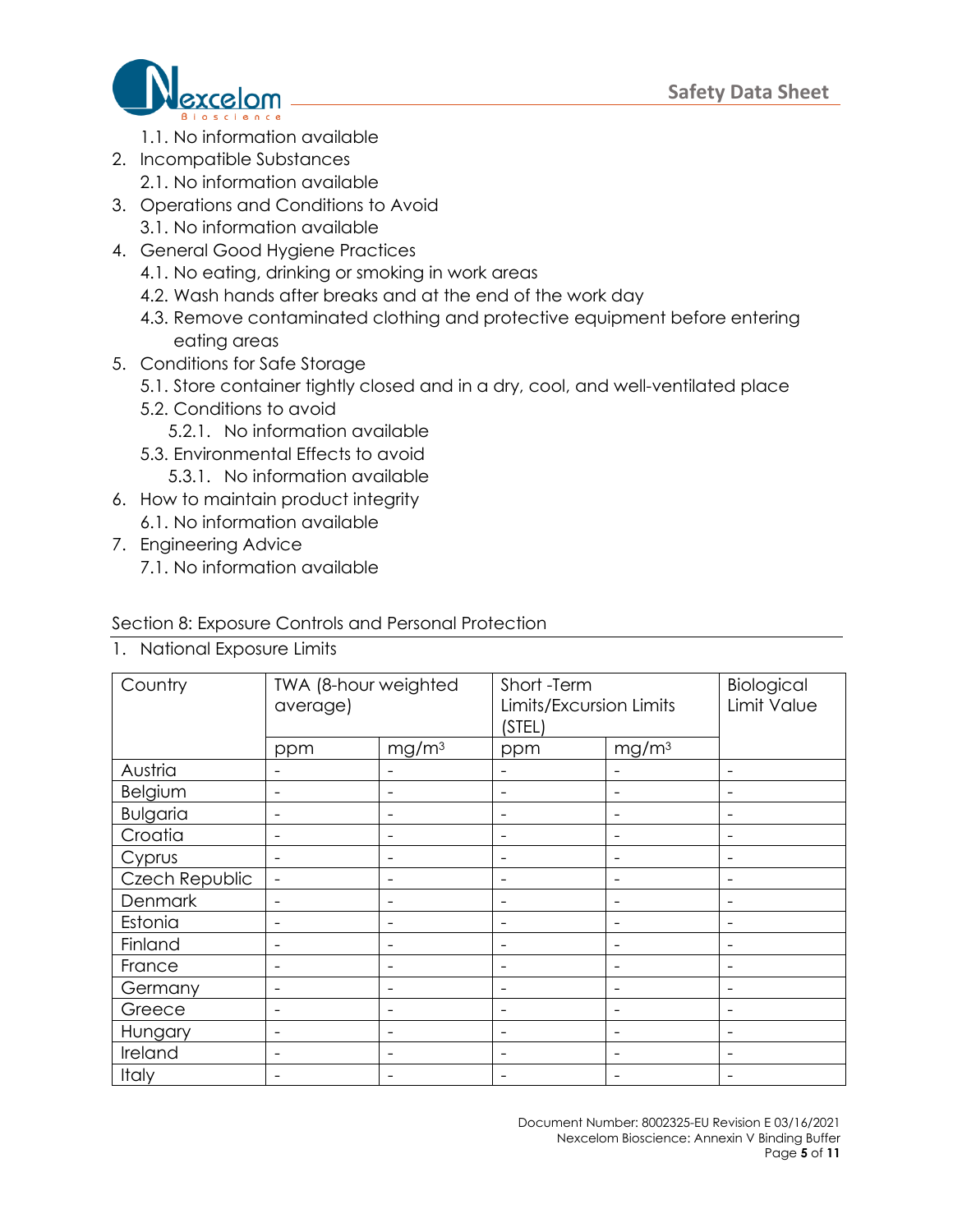

| Latvia         | $\overline{\phantom{a}}$ | $\overline{\phantom{a}}$     |                          | $\overline{\phantom{a}}$ |                          |
|----------------|--------------------------|------------------------------|--------------------------|--------------------------|--------------------------|
| Lithuania      | $\overline{\phantom{a}}$ | $\overline{\phantom{a}}$     | $\overline{\phantom{a}}$ | $\overline{\phantom{a}}$ |                          |
| Luxembourg     | $\overline{\phantom{a}}$ | $\overline{\phantom{a}}$     | $\overline{\phantom{a}}$ | $\overline{\phantom{a}}$ |                          |
| Malta          | $\overline{\phantom{a}}$ | $\overline{\phantom{a}}$     | $\overline{\phantom{a}}$ | $\overline{\phantom{a}}$ | -                        |
| Netherlands    | $\overline{\phantom{0}}$ | $\qquad \qquad \blacksquare$ | $\overline{\phantom{a}}$ | $\overline{\phantom{a}}$ | $\qquad \qquad$          |
| Poland         | $\overline{\phantom{0}}$ | $\overline{\phantom{a}}$     | $\overline{\phantom{a}}$ | $\overline{\phantom{a}}$ |                          |
| Portugal       | $\overline{\phantom{a}}$ | $\overline{\phantom{a}}$     |                          | $\overline{\phantom{a}}$ |                          |
| Romania        |                          | $\overline{\phantom{a}}$     |                          | $\overline{\phantom{a}}$ |                          |
| Slovakia       | $\overline{\phantom{0}}$ | $\overline{\phantom{a}}$     |                          |                          |                          |
| Slovenia       | $\overline{\phantom{a}}$ | $\overline{\phantom{a}}$     | $\overline{\phantom{0}}$ | $\overline{\phantom{a}}$ |                          |
| Spain          | $\overline{\phantom{a}}$ | $\overline{\phantom{a}}$     | $\overline{\phantom{0}}$ | $\overline{\phantom{a}}$ | $\overline{\phantom{a}}$ |
| Sweden         | $\overline{\phantom{0}}$ | $\overline{\phantom{a}}$     | $\overline{\phantom{a}}$ | $\overline{\phantom{a}}$ |                          |
| United Kingdom | $\overline{\phantom{a}}$ | $\overline{\phantom{a}}$     | $\overline{\phantom{a}}$ | $\overline{\phantom{a}}$ | $\overline{\phantom{a}}$ |

- 2. Appropriate Engineering Controls
	- 2.1. Use adequate ventilation to keep exposures (airborne levels of dust, fume, vapor, etc) below recommended exposure limits
- 3. Exposure Controls
	- 3.1. Follow general industrial hygiene practices
- 4. Environmental Exposure Controls
	- 4.1. Always use good occupational hygiene practices
		- 4.1.1. Do not eat, drink, or smoke while using this product
		- 4.1.2. Wash hands before breaks and at the end of the work day
		- 4.1.3. Regularly clean equipment, work area, and clothing
	- 4.2. Eye and face protection
		- 4.2.1. Follow safe laboratory practices
	- 4.3. Skin protection
		- 4.3.1. Follow safe laboratory practices
	- 4.4. Respiratory Protection
		- 4.4.1. Follow safe laboratory practices
	- 4.5. Thermal Hazards
		- 4.5.1. Follow safe laboratory practices
- 5. Special Equipment
	- 5.1. No information available

Section 9: Physical and Chemical Properties

| Property              | Data                     |
|-----------------------|--------------------------|
| <b>Physical State</b> | Liquid                   |
| Color                 | Clear                    |
| Odor                  | No information available |
| Odor Threshold        | No information available |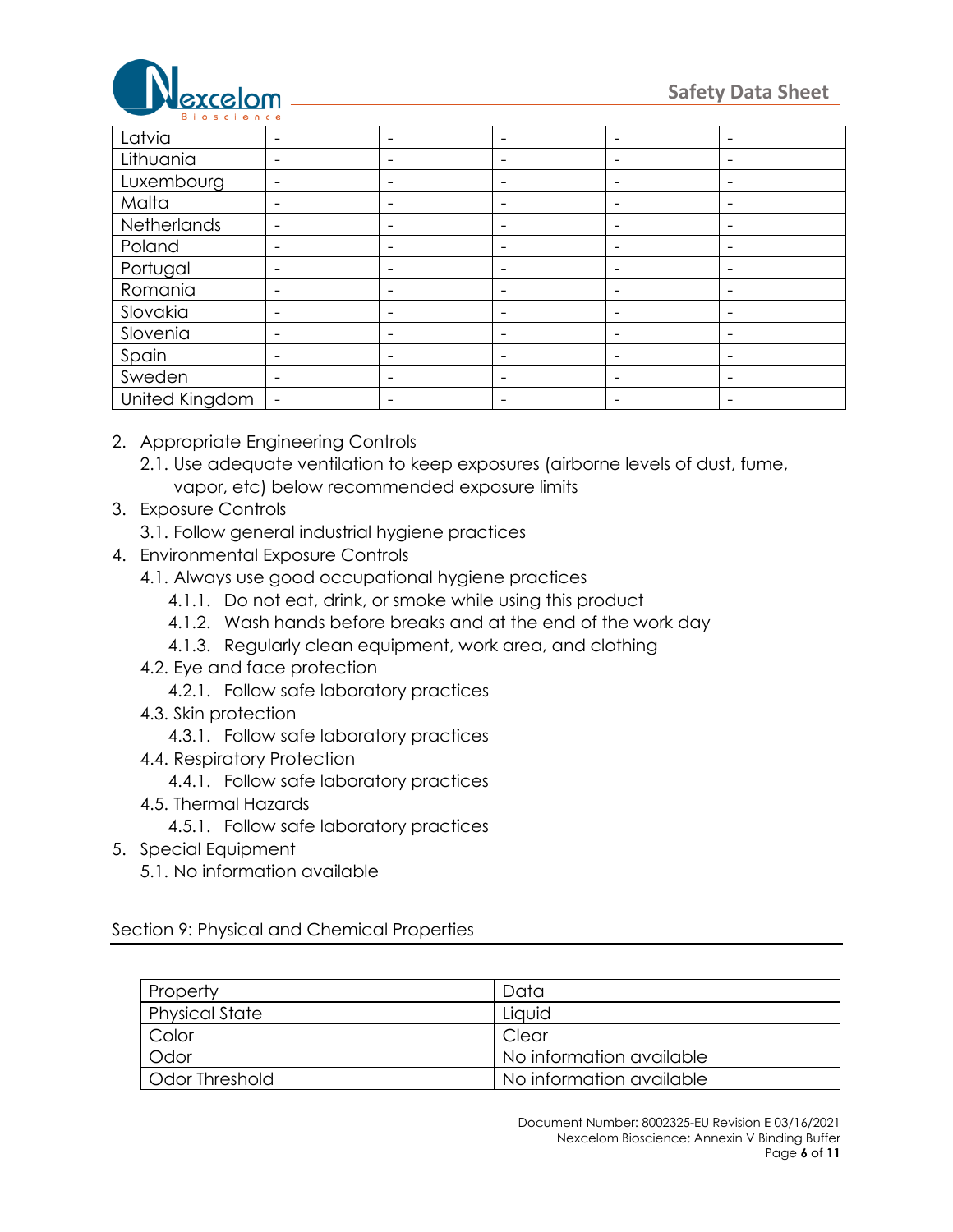

| Freezing Point                               | No information available |
|----------------------------------------------|--------------------------|
| <b>Melting Point</b>                         | No information available |
| Boiling point or Initial Boiling Point/Range | No information available |
| Flammability                                 | No information available |
| Lower and Upper Explosion                    | No information available |
| Limit/Flammability Limit                     |                          |
| <b>Flash Point</b>                           | No information available |
| Auto-Ignition Temperature                    | No information available |
| <b>Explosive Properties</b>                  | No information available |
| Decomposition Temperature                    | No information available |
| <b>Oxidizing Properties</b>                  | No information available |
| рH                                           | No information available |
| Viscosity                                    | No information available |
| Solubility                                   | No information available |
| Partition Coefficient n-octanol/water        | No information available |
| (Log value)                                  |                          |
| <b>Vapor Pressure</b>                        | No information available |
| Density and/or Relative Density              | No information available |
| <b>Relative Vapor Density</b>                | No information available |
| <b>Particle Characteristics</b>              | No information available |
| <b>Evaporation Rate</b>                      | No information available |
| Surface Tension                              | No information available |

#### Section 10: Stability and Reactivity

- 1. Reactivity
	- 1.1. No information available
- 2. Chemical Stability
	- 2.1. Stable under recommended storage conditions
- 3. Possibility of Hazardous Reactions
	- 3.1. No information available
- 4. Conditions to avoid
	- 4.1. No information available
- 5. Incompatible Materials
	- 5.1. No information available
- 6. Hazardous Decomposition Products
	- 6.1. Formed under fire: oxide of carbon
	- 6.2. Other decomposition products: No information available

#### Section 11: Toxicological Information

- 1. Acute Toxicity
	- 1.1. No information available
- 2. Skin Corrosion/Irritation 2.1. No information available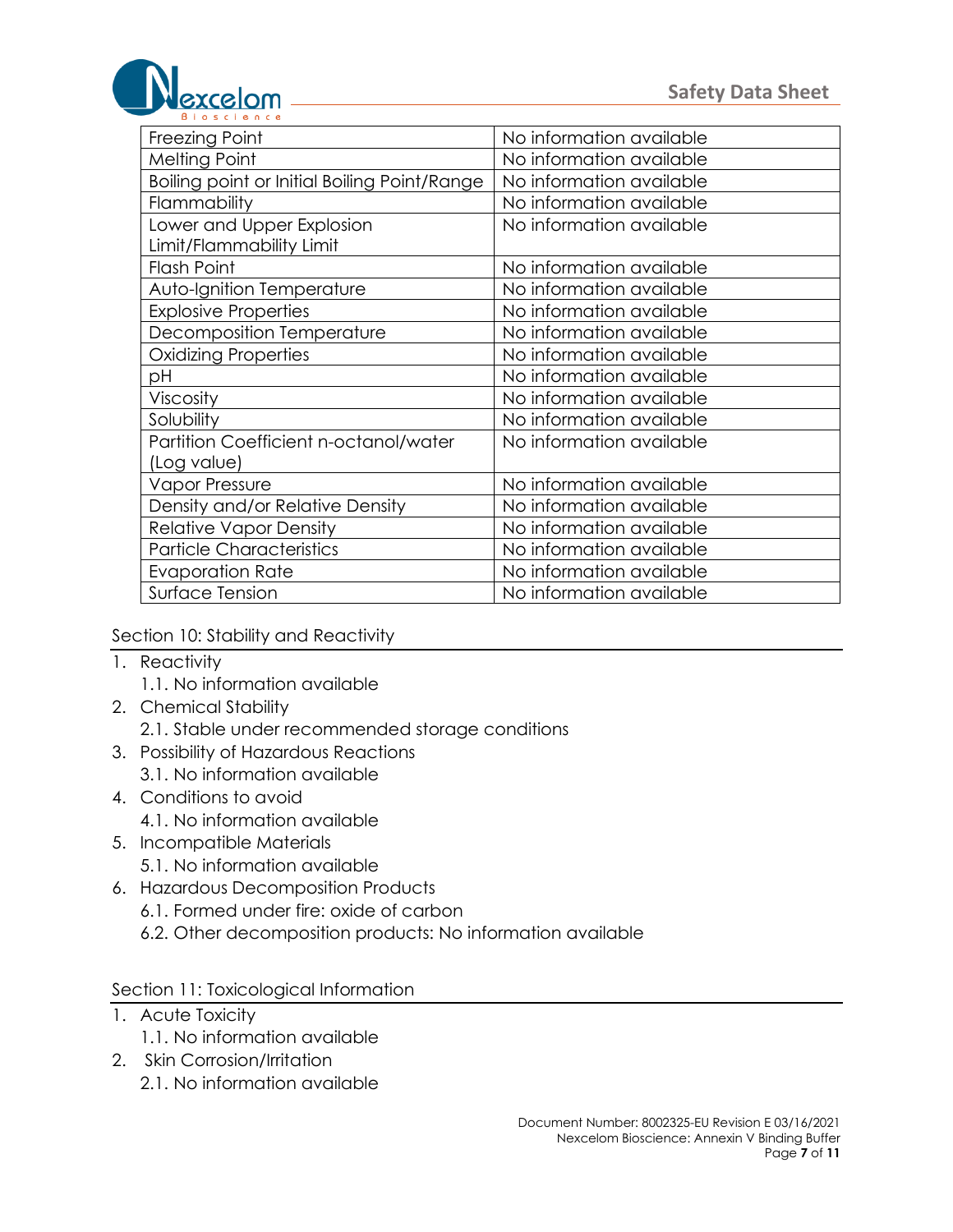

- 3. Serious Eye Damage/Irritation 3.1. No information available
- 4. Respiratory or Skin Sensitization 4.1. No information available
- 5. Repeated Dose Toxicity 5.1. No information available
- 6. Germ Cell Mutagenicity 6.1. No information available
- 7. Carcinogenicity 7.1. No information available
- 8. Mutagenicity 8.1. No information available
- 9. Reproductive Toxicity
	- 9.1. No information available
- 10. Specific Target Organ Toxicity- Single Exposure
	- 10.1.No information available
- 11. Specific Target Organ Toxicity Repeated Exposure
	- 11.1.No information available
- 12. Aspiration Hazard
	- 12.1.No information available
- 13. Likely Routes of Exposure
	- 13.1.Skin
- 14. Symptoms Related to Physical, Chemical, and Toxicological Characteristics 14.1.No information available
- 15. Delayed and Immediate Effects
	- 15.1.Short Term Exposure
		- 15.1.1. No information available
	- 15.2.Long Term Exposure
		- 15.2.1. No information available
- 16. Interactive Effects
	- 16.1.No information available
- 17. Other Information
	- 17.1.Registry of Toxic Effects of Chemical Substances
		- 17.1.1. None to report

# Section 12: Ecological Information

1. Ecotoxicity: May cause long-lasting, harmful effects to aquatic life

- 1.1. Fish
	- 1.1.1. No information available
- 1.2. Crustaceans
	- 1.2.1. No information available
- 1.3. Algae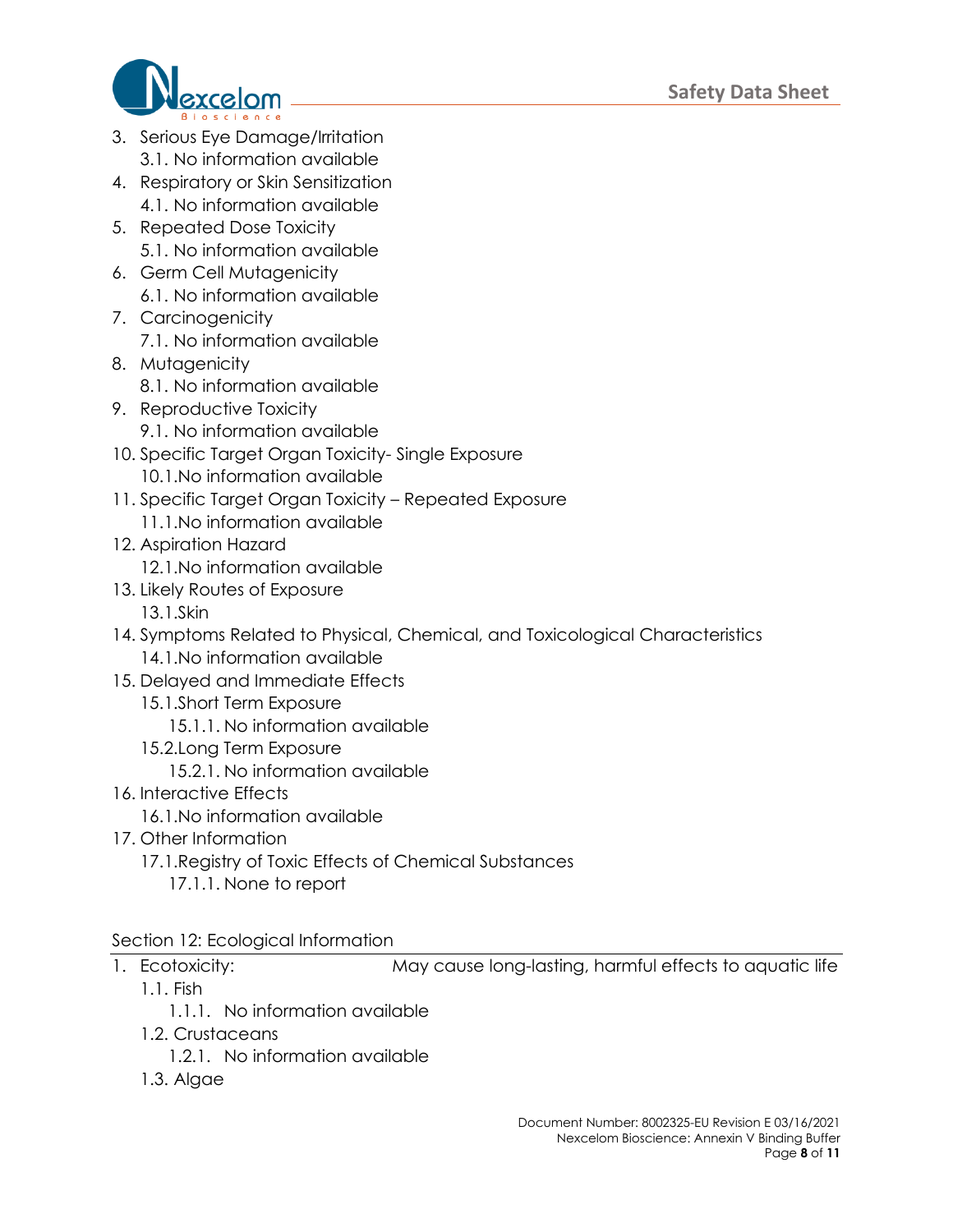

- 1.3.1. No information available
- 1.4. Other Aquatic Plants
	- 1.4.1. No information available
- 1.5. Soil Micro- and Macro-Organisms
- 1.5.1. No information available
- 1.6. Birds
	- 1.6.1. No information available
- 1.7. Bees
	- 1.7.1. No information available
- 1.8. Plants
	- 1.8.1. No information available
- 1.9. Inhibition of Micro-Organisms
	- 1.9.1. No information available
- 1.1. Impact on Sewage Treatment Plants
	- 1.1.1. See Section 13
- 2. Persistence and Degradability 2.1. No information available
- 3. Bioaccumulative Potential 3.1. No information available
- 4. Mobility in Soil
	- 4.1. No information available
- 5. Other Adverse Effects
	- 5.1. Environmental Fate
		- 5.1.1. No information available
	- 5.2. Ozone Depletion Potential
		- 5.2.1. No information available
	- 5.3. Photochemical Ozone Creation Potential
		- 5.3.1. No information available
	- 5.4. Endocrine Disrupting Potential and/or Global Warming Potential
		- 5.4.1. No information available

## Section 13: Disposal Considerations

## Disposal Methods

- 1) Please take precautions to generate as little waste as possible while handling and using this product
- 2) Do not dispose of contaminated materials in the sewage
- 3) Packaging, containers, solutions and any material that may have come in contact with this product should be considered as hazardous as the product itself
- 4) Disposal of this product and any of its by-products should be in compliance with all applicable local, regional and national/federal biological hazardous waste disposal regulations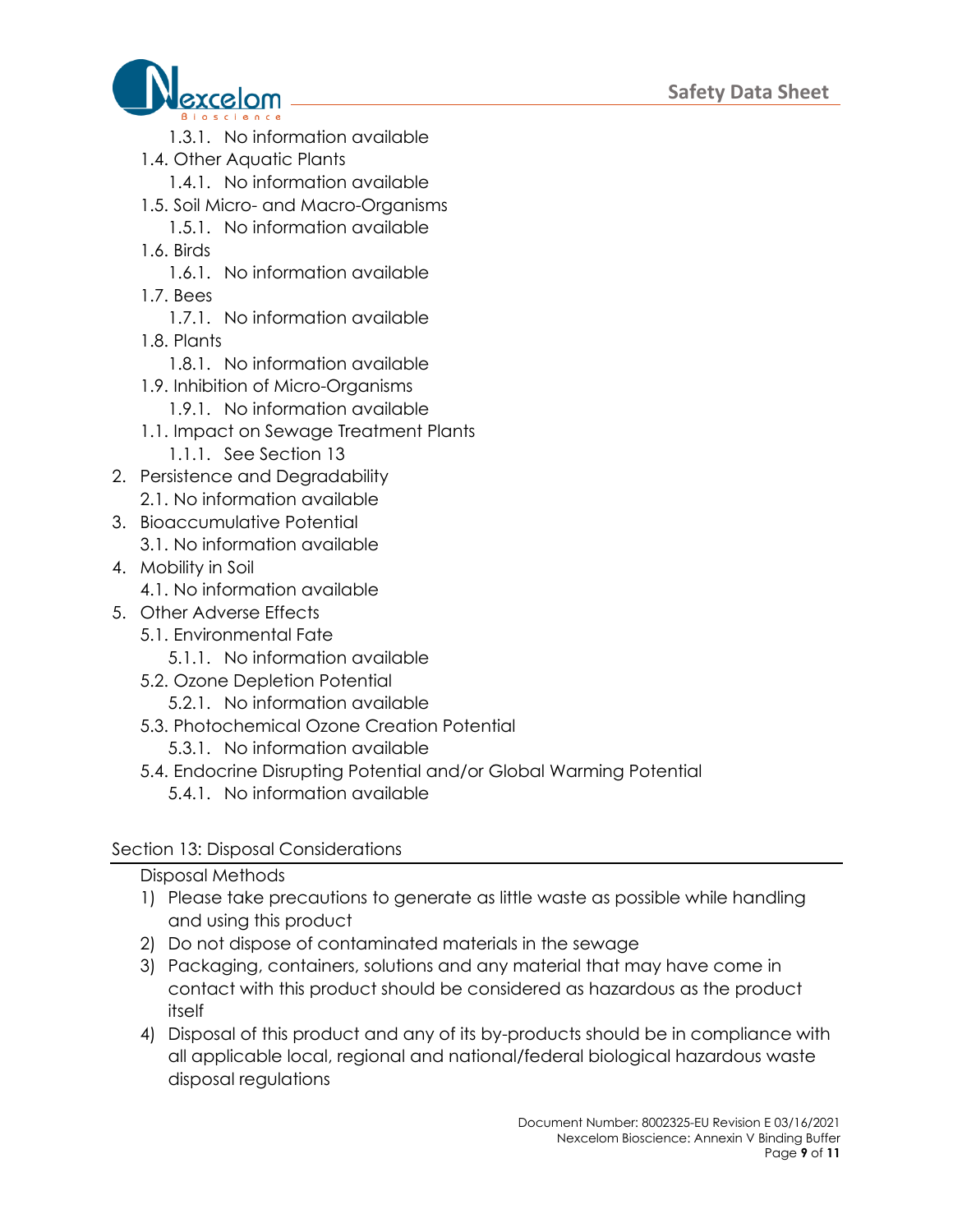

Disposal Containers and methods 1) See Section 6

## Section 14: Transport Information

- 1. European Agreement concerning the International Carriage of Dangerous Goods by Road (ADR)
	- 1.1. Not available
- 2. Regulations concerning the International Carriage of Dangerous Goods by Rail (RID) 2.1. Not available
- 3. European Agreement concerning the International Carriage of Dangerous Goods by Inland Waterways (ADN) 3.1. Not available
- 
- 4. UN Number: No information available
- 5. UN Proper Shipping Name: No information available
- 6. Transport Hazard Class: No information available
- 7. Packing Group: No information available
- 8. Environmental Hazards 8.1. No information available
- 9. Special Precautions for the User 9.1. No information available
- 10. Transport in bulk according to Annex II of MARPOL 73/78
	- 10.1.Not applicable
	- 10.2.International Code for the Construction and Equipment of Ships carrying Dangerous Chemicals in Bulk (IBC Code): Not applicable

Section 15: Regulatory Information

- 1. Safety Regulations/Legislations
	- 1.1. No information available
- 2. Health Regulations/Legislations 2.1. No information available
- 3. Environmental Regulations/Legislations
	- 3.1. No information available
- 4. Chemical Safety Assessment 4.1. No chemical safety assessment information is available

Section 16: Other Information

- 1. Literary references
	- 1.1. No information available
- 2. Methods of Evaluation